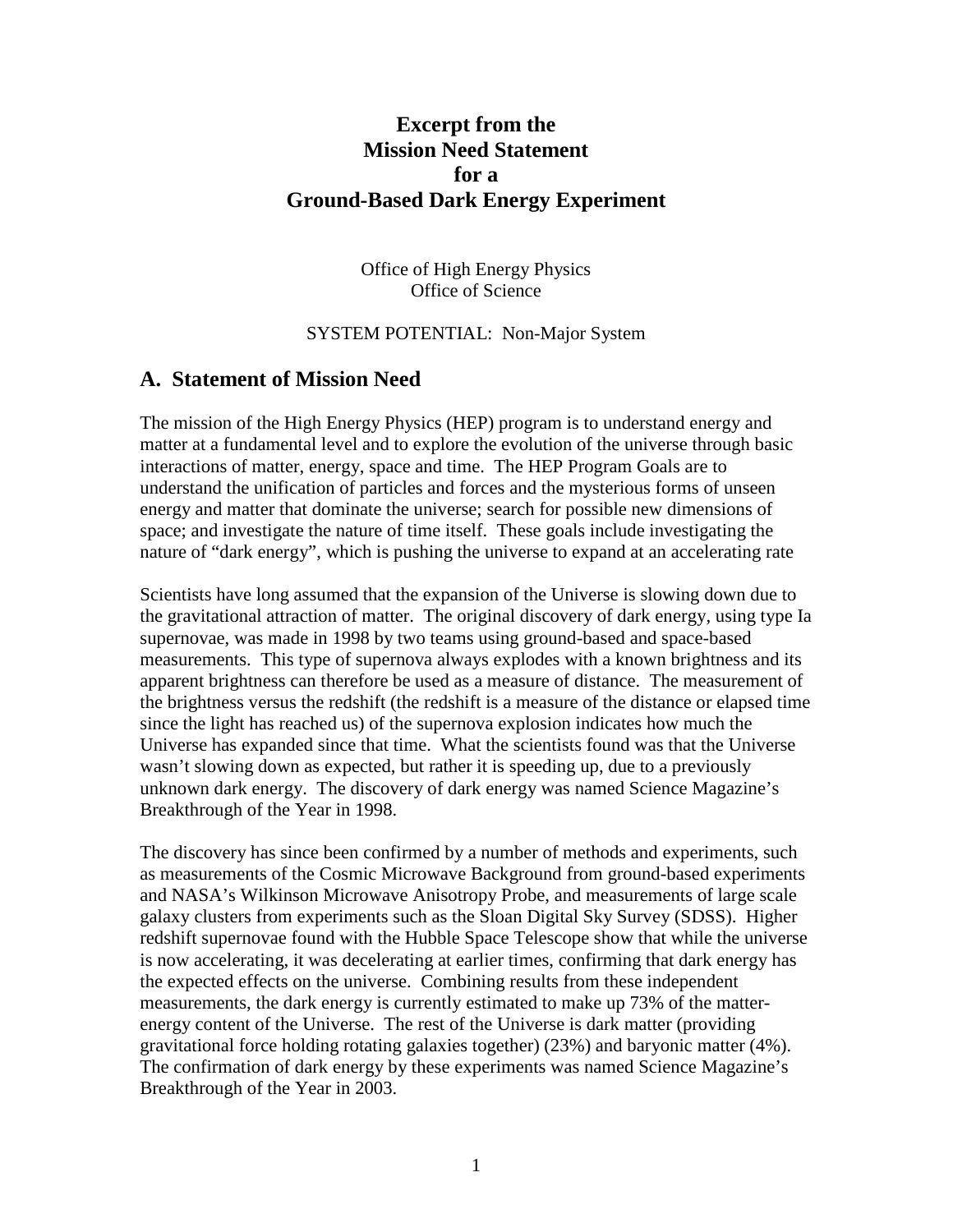There is an array of possibilities for the nature of dark energy. It could be the energy of the vacuum (Einstein's cosmological constant). However, efforts to calculate the cosmological constant from quantum theory give a value at least  $10^{120}$  times too large to explain the dark energy. Other ideas are that it could involve the existence of a new, scalar field that permeates space (quintessence) or that it could be signaling new physics such as unseen additional dimensions. Whatever it is, dark energy appears to be a new and fundamental feature of space itself; it cannot be incorporated into our current models of the nature of matter, energy, space and time.

To fully probe the nature of dark energy, we need to measure its effects on the history of the expansion rate of the universe, from the current epoch back to approximately 10 billion years ago, with greater precision, as well determining the equation of state parameter, *w*, which is the pressure in the universe divided by the energy density. This calls for a coherent Dark Energy program consisting of a sequence of incremental steps of increasing scale, technological complexity, and scientific reach.

In recent years, a number of promising new methods have been developed, with different errors and different dependencies on the cosmological parameters. Because the nature of dark energy is such an important question, a number of complementary methods must be pursued in order to form a robust program. Ground-based telescopes can be used for measurements of Type Ia supernovae, the most mature method, as well as newer, independent methods. The newer methods include measuring the rate of galaxy cluster formation as a function of the age of the universe. Another method is measuring mass distributions using weak gravitational lensing, due to light being bent in the presence of matter, as a function of the age of the universe. A third method is to measure the imprint of baryonic oscillations from the early universe on matter distributions.

Ground-based facilities do not exist for the precision needed to pin down the nature of dark energy and to constrain the theoretical models. The project to build a ground-based detector or facility capable of studying dark energy will support the Department of Energy's Science Strategic Goal within the Department's Strategic Plan dated September 30, 2003: *To protect our National and economic security by providing world-class scientific research capacity and advancing scientific knowledge*. Specifically, it will support the two Science goals: 1) *Advance the fields of high-energy and nuclear physics, including the understanding of dark energy*… and 7) *Provide the Nation's science community access to world-class research facilities*…

Determining the nature of dark energy is a high priority science objective for the DOE High Energy Physics program. The National Research Council's April 2002 report entitled "*Connecting Quarks with the Cosmos*" outlined a program using multiple techniques from space and the ground to get at the nature of dark energy. The report supported a Large Survey Telescope (LST) "which has significant promise for shedding light on the dark energy". The LST project is also ranked high among major initiatives in the National Research Council's 2001 report "*Astronomy and Astrophysics in the New Millennium*".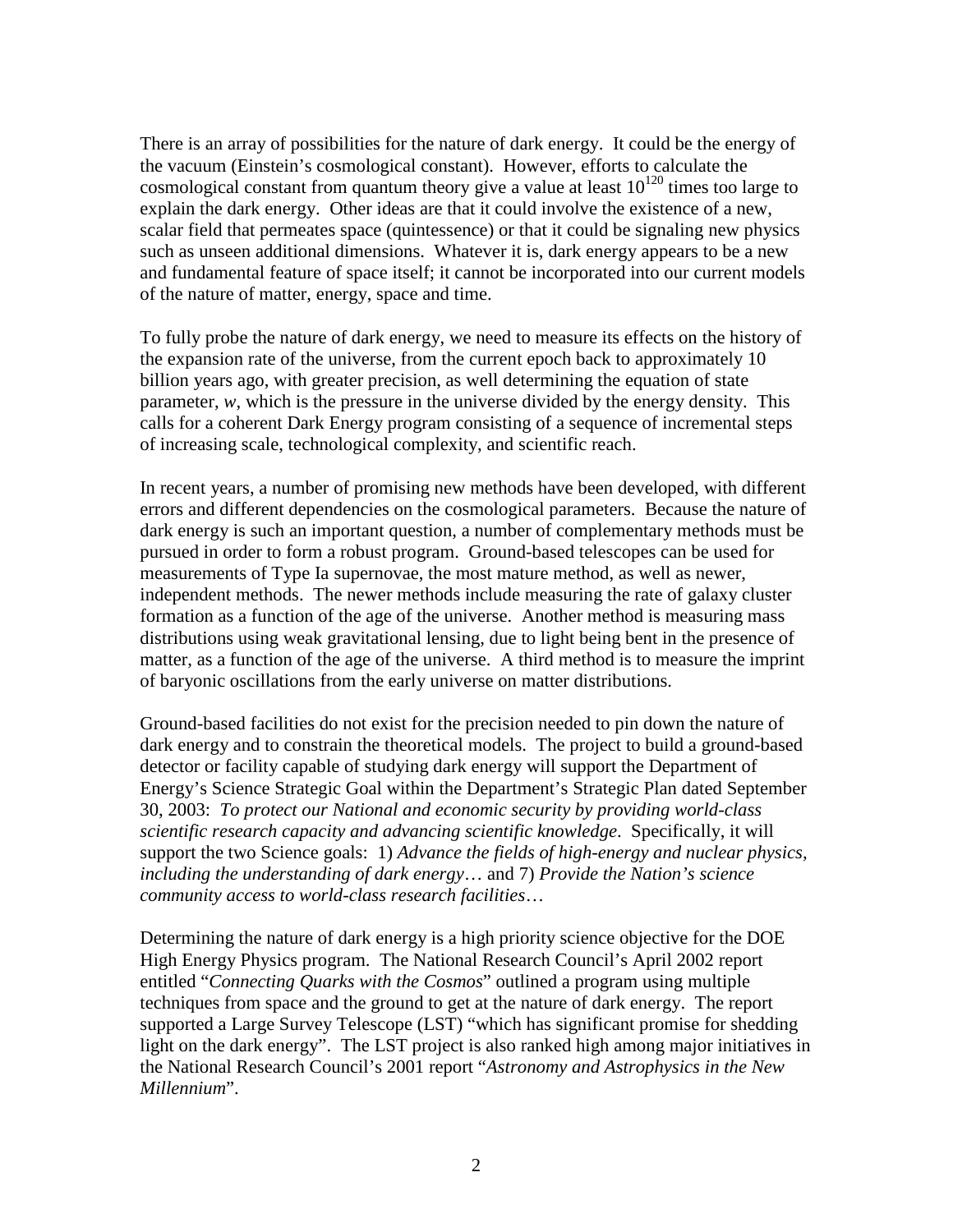The 2004 report from the National Science and Technology Council provided a Federal cross-agency strategic plan, "*The Physics of the Universe*" for discovery at the intersection of physics and astronomy in response to the NRC's "*Connecting Quarks with the Cosmos*" report. The NSTC report gave dark energy measurements as its highest priority, proposing a multi-pronged strategy. The report recommended that a highpriority, ground-based approach using the weak lensing method, which is the goal of LST, also be developed. In addition, it recommended that to "provide independent verification and increase the precision of the overall [dark energy] measurements", galaxy clusters measurements using various techniques be done.

## **B. Analysis to Support Mission Need**

There are several concepts that could provide complementary ground-based measurements of dark energy as the next step in a ground-based dark energy program. All concepts are optimized for one type of measurement, but several other methods can be used in a complementary fashion in each experiment.

An Option is to construct a large-scale charged-coupled device (CCD) camera for galaxy cluster counting and other dark energy measurements. The camera could be installed on the Blanco 4m Telescope in Chile, operated by the Cerro Tololo Inter-American Observatory for NSF, in exchange for 30% of the telescope observing time over five years. The combination of this telescope and camera with the necessary sensitivity will make it more than 10 times more powerful than any existing facility. In combination with galaxy cluster mass measurements from other telescopes, the data would provide the first high precision  $(5 - 10\%$  statistical errors) dark energy constraints.

# **C. Importance of Mission Need and Impact If Not Approved**

The DOE strategic goal to advance scientific understanding includes determining the nature of the dark energy which is causing the universe to expand at an accelerating rate. Since the discovery of dark energy in 1998, it has been an important component of DOE's High Energy Physics program.

Our knowledge of the nature of dark energy, beyond the fact that it exists, is minimal. The fact that we don't understand the nature of dark energy, which makes up greater than 70% of the energy-matter content of the universe, leaves a gaping hole in our understanding of the nature of matter and energy. The next step in a coordinated dark energy program is to use complementary methods to study the nature of dark energy to a higher precision. A ground-based facility would provide this opportunity. Without continued studies of dark energy, its nature and composition will remain largely unknown. This scientific research was pioneered in-part by DOE researchers, but intellectual ownership and discovery credit could be ceded to other agencies or to Europe, if DOE chooses not to participate in future experiments. If not approved, DOE will not be fulfilling our strategic science goal to provide the Nation's science community with